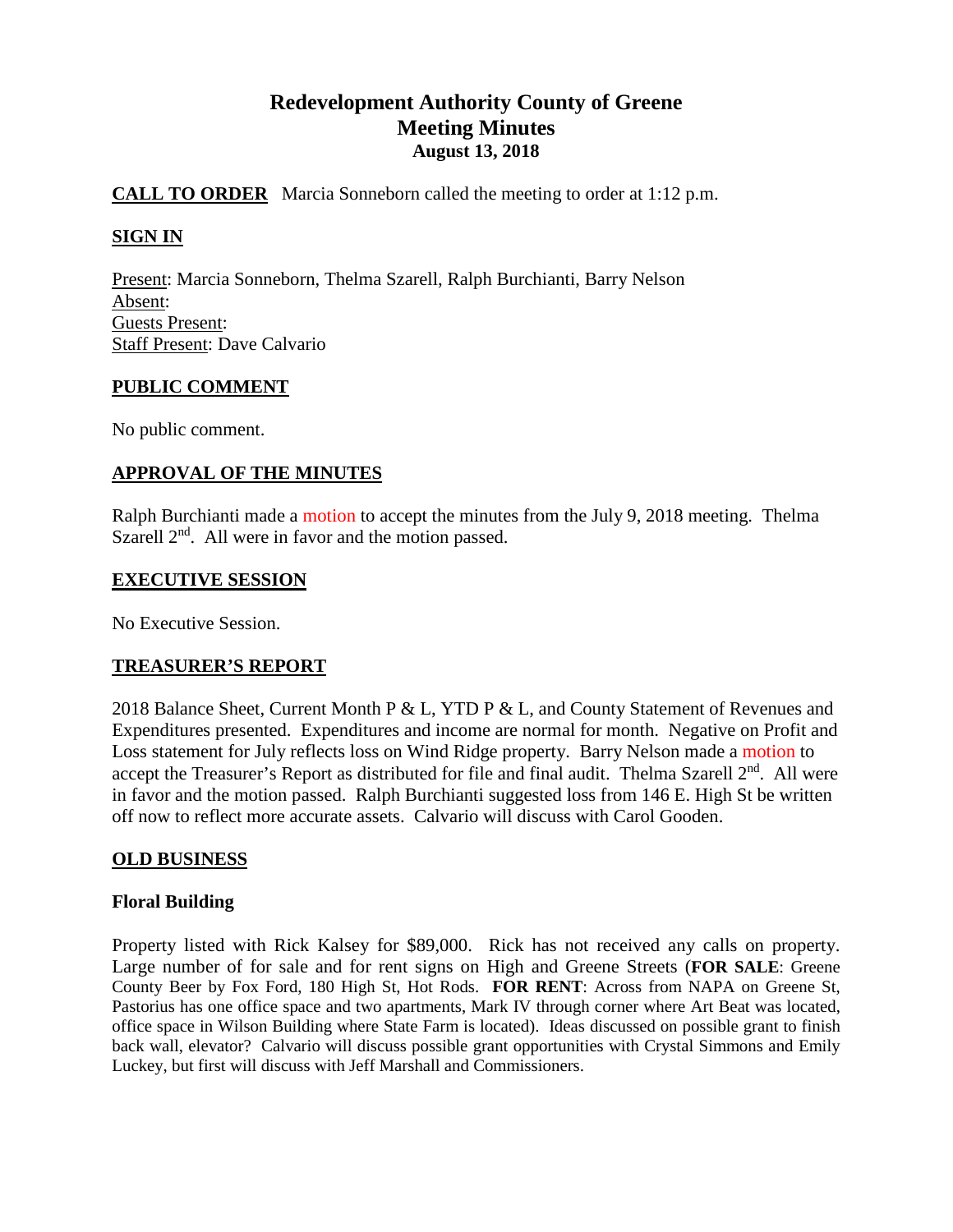# **Delancy Heights, 126 Fairview Avenue, Jefferson**

For sale. Asking \$108,000 for home and vacant lot next to home. Matthew Gajan and JoAnna Perkins have not returned calls to purchase home. \$108,353 in project currently. Comparative Market Analysis was \$70,000-\$120,000, with comps in the mid-90Ks. After discussion, Ralph Burchianti made a motion to list with Coldwell Banker. Barry Nelson 2<sup>nd</sup>. All were in favor and the motion passed.

# **Nazer St. Remediation and Stabilization Update**

\$75,000 PHARE grant to Greene County Habitat for Humanity to build one home on E. Franklin St, Waynesburg. Calvario reported that Habitat has broken ground and poured footer.

Discussed reallocation of remaining \$75,000 PHARE funds which were to be used by Habitat. Calvario suggested funds be reallocated to Clarksville (Pitt Gas), since RACG currently owns one home in Pitt Gas which will be rehabbed and are trying to obtain others. After discussion, Thelma Szarell made a motion to submit a grant modification to PHARE and request that \$75,000 be reallocated to Clarksville (Pitt Gas) for neighborhood stabilization. Barry Nelson  $2<sup>nd</sup>$ . All were in favor and the motion passed.

### **Old Rogersville School Development**

Units are not complete. Getting closer to completion. Expect to wrap-up by mid-September. Final payment of approximately \$25,000 due to Hughes Corporation when finished. Sit on other lots? Market other lots for single-family homes with building covenants? Will wait to see how duplex sells.

### **Discussions with Morris Township Supervisors**

Morris Township: Calvario suggested we consider 2018 PHARE grant application for Threshold Housing to start USDA Rural Development Self-Help development in 2020.

#### **Pitt Gas Properties, Clarksville**

Patsy Bell has two properties in Pitt Gas she would like to relinquish to RDA (duplex and single-family home). Title searches revealed liens on both properties. HSBC holds mortgage. No action will be taken by RACG and we will wait for homes to come up during Judicial Sale.

#### **Benedum Foundation Grant—Blight Study**

Discussing potential third round of Benedum Foundation grant with Chris Gulotta on an economic development piece to include: Old Bank in Rices Landing, Floral Shop, and Greensboro.

#### **HOA for Rogersville Town Homes**

Calvario working with Colin Fitch to make documents simple.

#### **Two Homes in Clarksville (Pitt Gas)**

Cheryl Sarvey accepted offer of \$45,000 for two homes in Clarksville, but having doubts. Sales agreement not signed yet. An empty lot that is part of 63-64 C Street has been identified. Half of detached 2 car garage sits on lot that is with the home, and half of garage sits on additional lot. After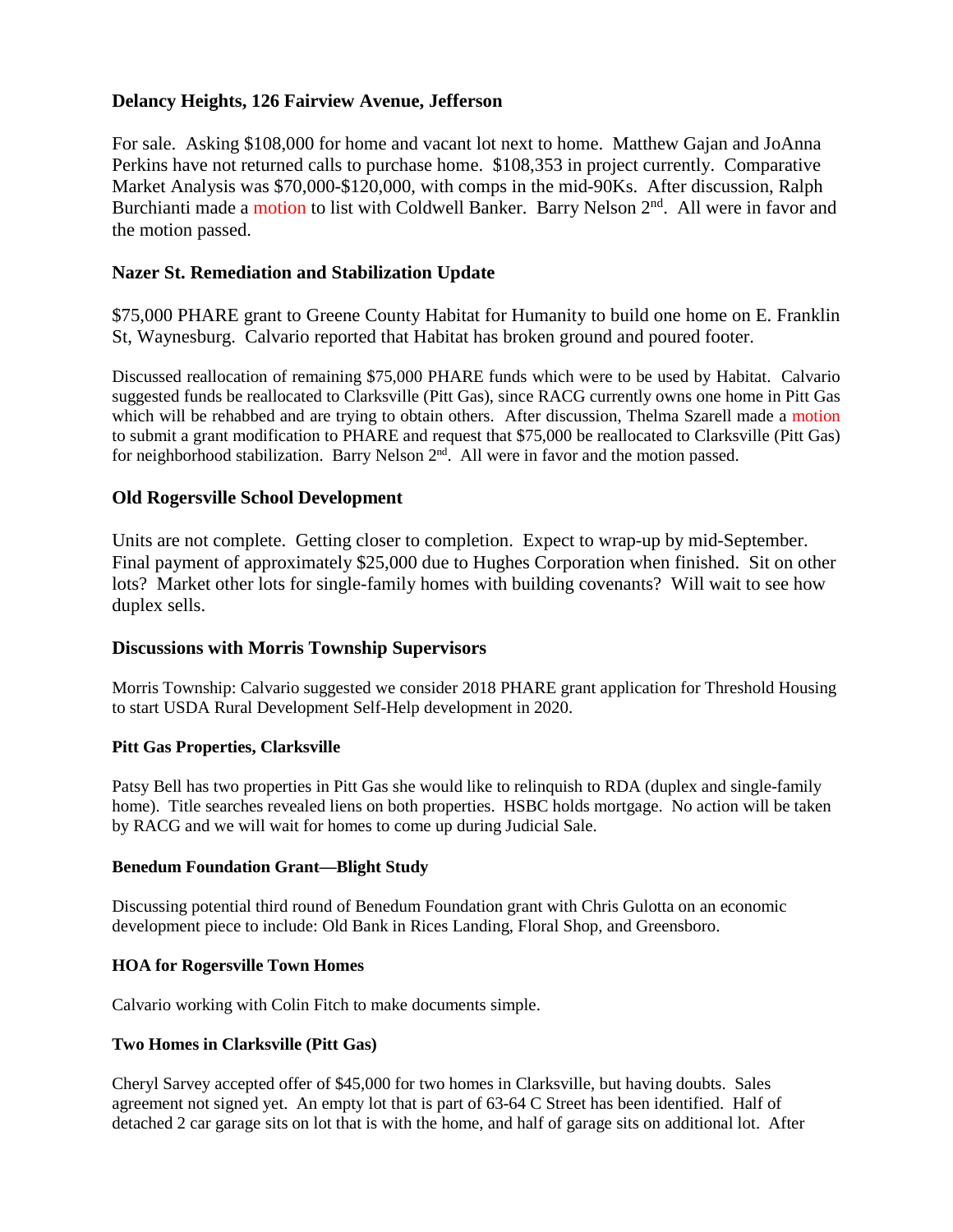discussion, Ralph Burchianti made a motion to purchase the vacant lot for \$1,000 from Sarvey. Thelma Szarell  $2<sup>nd</sup>$ . All were in favor and the motion passed.

# **83 2nd St, Crucible**

Repairs being made to 83  $2<sup>nd</sup>$  St, Crucible from Home Inspection report are progressing. Calvario believes we can close on home by end of August. Mortgage is through USDA Rural Development program.

#### **Howard Contracting Lawsuit**

Howard is disputing our counterclaim to obtain relief on improper installation of French drains.

#### **Land Bank Law**

Calvario will research SB 667 and report at future Board meeting.

#### **NEW BUSINESS**

1. Distributed and reviewed responses from Land Contract buyers. Letters sent to: Victoria Murray, Jessica Cole, Fallon Black, Melissa Beabout, Tamara Nicholson. Responses received from Jessica Cole and Fallon Black. Tamara Nicholson texted Calvario prior to meeting. From responses received, it appears that families are moving in right direction to qualify for a mortgage.

Discussed Shayne Krause and Fallon Black request to stay in home until June 2019, without purchasing home through Land Contract. After discussion, Barry Nelson made a motion to convert Land Contract into a lease at \$700 per month. Ralph Burchianti  $2<sup>nd</sup>$ . All were in favor and the motion passed. Calvario will work with Colin Fitch on this matter since it involves voiding a contract.

- 2. Reviewed Land Contract escrow accounts. Some are in arears due to reassessment of home increasing after renovated. Calvario said when buyer obtains mortgage, account will be made whole. Calvario will discuss with Colin Fitch and determine if we should make up for short escrow accounts now or is it OK to handle at closing.
- 3. Closed on Wind Ridge property with Adam and Diane Stokes. Loss of \$16,831.31.
- 4. Two homes (73 Dalzell Ave and 126 Fairview Ave), plus Rogersville duplex for sale. List with realtor? Steve should be finished with 163 Larimer Ave, Bobtown in four weeks. After discussion, Ralph Burchianti made a motion to list 73 Dalzell Ave and 163 Larimer Ave with Coldwell Banker. Barry Nelson 2<sup>nd</sup>. All were in favor and the motion passed.
- 5. Inventory of homes for Steve to Rehab. Four homes: Crucible, Mather, GI Town and Pitt Gas. Over two years of work for Steve.
- 6. Nemacolin home owner occupied rehab meetings will be held August 15 and 16 at Nemacolin Fire Hall to discuss program.
- 7. Nemacolin PHARE Grant. Calvario received question if a home under a rent to own contract is eligible for the owner occupied rehab program. Ralph Burchianti stated that a legal rent to own document must be on file at the Court House leading to home ownership in order to be considered.

Discussed administrative fee for home owner rehab program. After discussion, Barry Nelson made a motion to charge a 5% administrative fee. Thelma Szarell 2<sup>nd</sup>. All were in favor and the motion passed.

8. Discussed keeping Land Installment Purchase Contract interest rate at 5%. Decision was to keep at 5%.